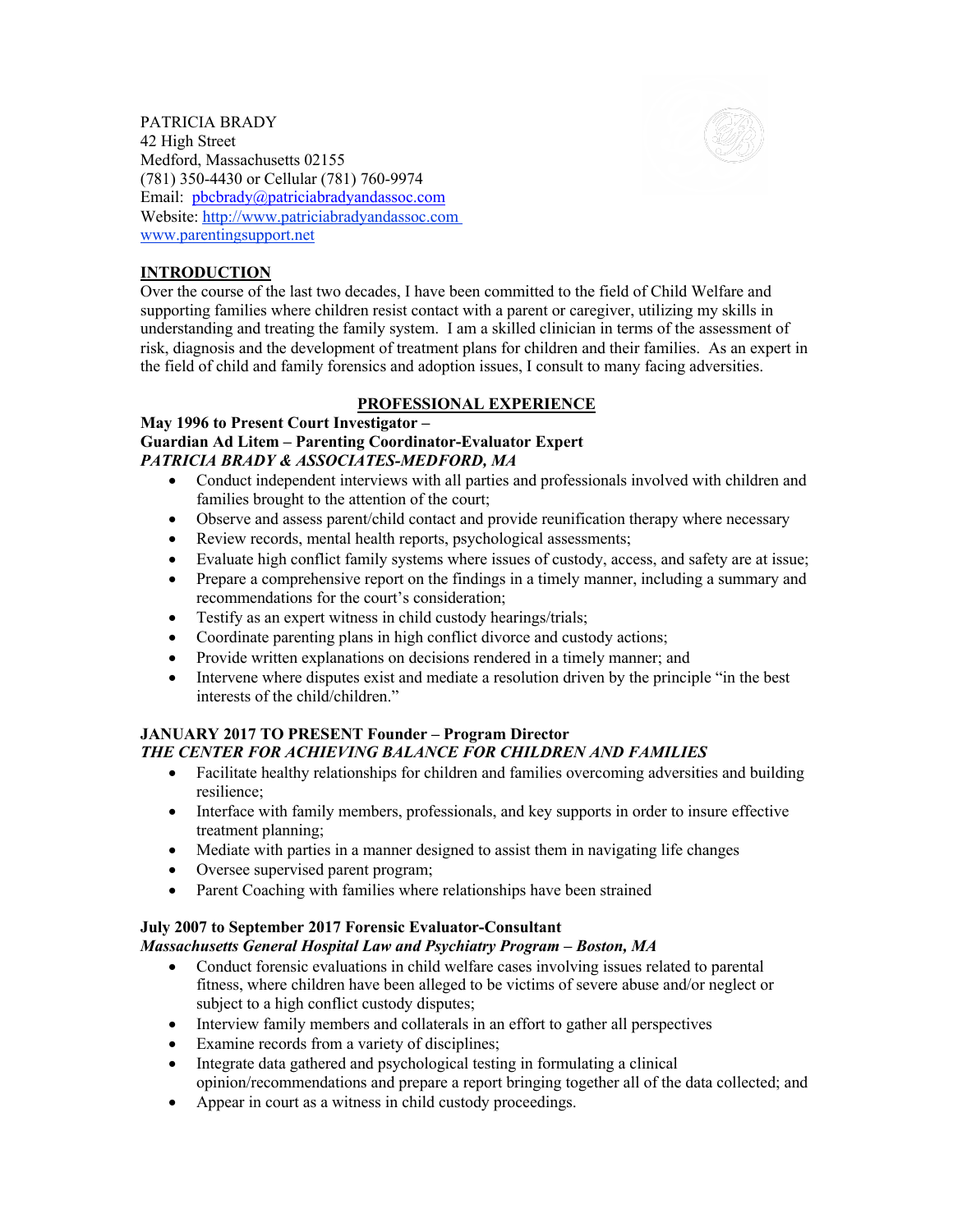# **December 2009 to July 2013** *CHILDREN'S HOSPITAL FAMILY CONNECTIONS PROGRAM – BOSTON, MA*

## **Senior Mental Health Consultant Supervisor**

- Provided training to early care professionals on mental health for young children using training modules while integrating the Brazelton Touchpoints Approach;
- Promoted resilience in children, families, and providers involved in early care for children;
- Consulted with early care providers, children, and their families where there is crisis using touch point strategies;
- Supervised Mental Health Consultant in Community Based Early Care and Education Programs in the city of Boston

## **February 2005 to April, 2010**

### *MSPCC – ACT OF LOVE ADOPTIONS and AFT Adoptive Families Together-BOSTON, MA* **Clinical Director**

- Supervised social work staff related to clinical work in a domestic infant adoption program;
- Developed programs for the purpose expanding clinical adoption services with the goal being to prevent the disruption of the adoption in accordance with the mission of the agency;
- Directed clinical staff in the completion of child adoption assessments, home studies, and post adoption clinical intervention;
- Approved adoption plans to allow for finalization of the adoption for the identified children;
- Oversaw the Program budget in a fiscally responsible manner;
- Ensured compliance with the Office for Child Care Services and Good Case Practice;
- Provided training to staff and prospective adoptive families on clinical issues related to adoption; and
- Advocated for advancement in child welfare programs and mental health services for children.

## **September 2005 to April, 2010**

### *BOSTON COLLEGE – BOSTON, MA*

## **Field Supervisor – Graduate School of Social Work**

- Supervised graduate students in the Second Year MSW Program on a clinical track;
- Developed learning contract ensuring that the internship fulfills requirements of the curriculum of the Boston College School of Social Work;
- Provided current research data in the field of child welfare;
- Integrated and applied theory to the caseloads assigned; and
- Evaluated student's clinical practice and capacity to utilize theory in the work they perform with case load assigned.

## **October 1997 to January 2005**

# *MSPCC – ACT OF LOVE ADOPTIONS-BOSTON, MA*

### **Adoption Consultant**

- Interviewed prospective adoptive parents with regard to their desire and aspirations for adoption and parenting;
- Conducted home studies in accordance with the requirements of the Office of Child Care Services;
- Prepared reports for the courts with regard to the recommendations for the finalization of the adoption after evaluating the attachment relationship and parenting capacity of the preadoptive parents;
- Facilitated workshops for professionals and families, including parents and children involved in the adoption experience; and
- Assessed complex family situations where adoption disruption has or could occur.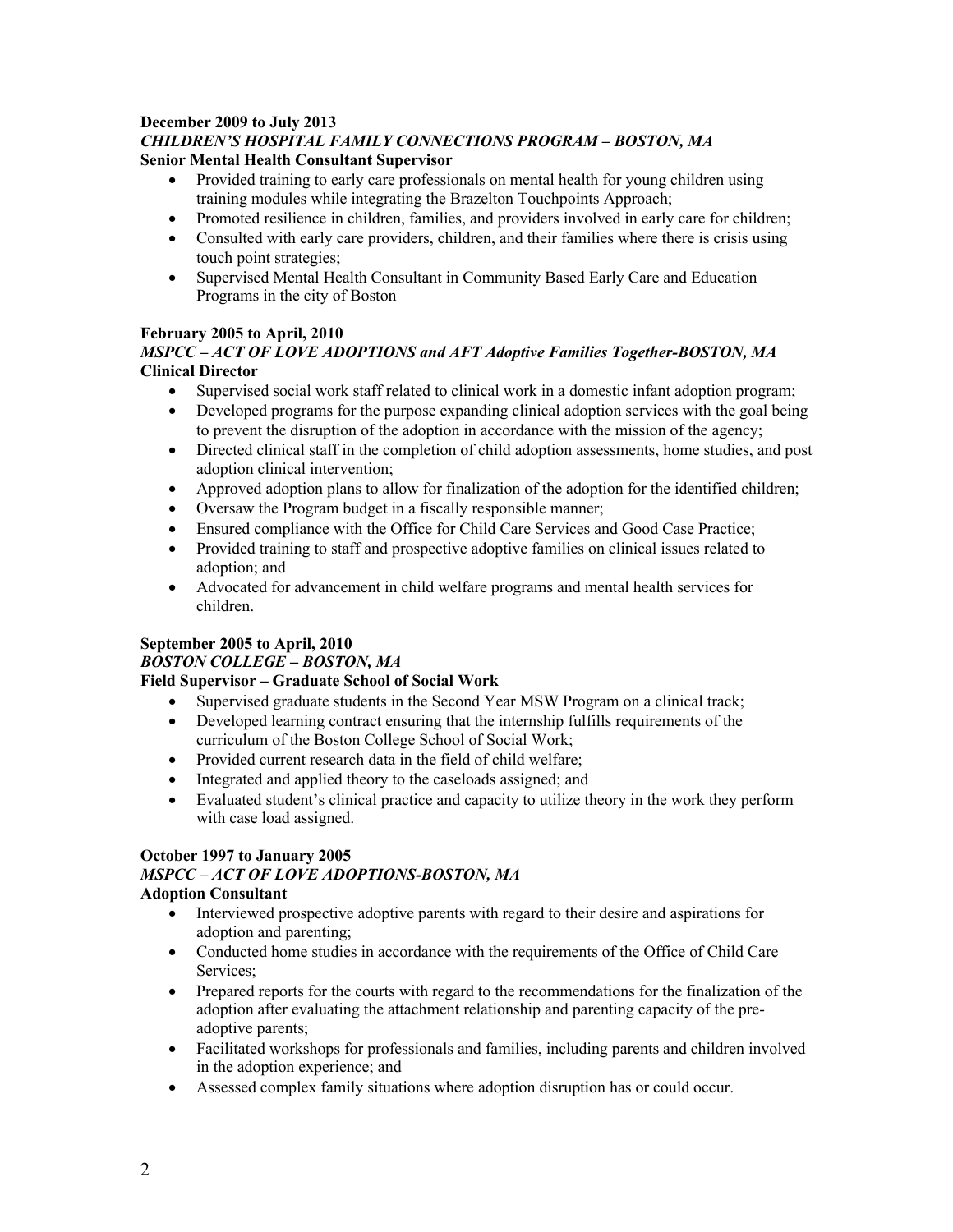# **May 1996 to January 1998** *MEDFORD PUBLIC SCHOOLS – MEDFORD, MA*

## **Family Resource Specialist**

- Educated parents of children between the ages of zero to six on developmental issues and effective parenting techniques;
- Consulted in crisis situations to educational professionals servicing children and families;
- Provided training to educators and clinicians on issues related to child development, family systems, child abuse and neglect and intervention strategies.

## **May 1996 to January 1999**

## *DEPARTMENT OF SOCIAL SERVICES – STATEWIDE - Consultant*

- Conducted foster care reviews related to the placement of children in substitute care; and
- Provided training to department personnel related to child development, family systems, trauma, risk assessment and service planning.

#### **September 1990 to May 1996** *DEPARTMENT OF SOCIAL SERVICES – CAMBRIDGE AREA OFFICE* **Supervisor/On Call-Supervisor**

- Supervised and provided training and clinical support to ongoing protective service social workers related to their specific caseload;
- Evaluated personnel and administered progressive disciplinary procedures when necessary;
- Facilitated services for cases with HIV related issues, as well as other life threatening illness issues, in the capacity of Area Aids Monitor;
- Influenced the careers of Undergraduate and Graduate Interns as their mentor and supervisor;
- Established/coordinated treatment plans with collaterals and families across the Commonwealth regarding the safety and well-being of children in emergency situations; and
- Problem solved issues on an emergency basis in accordance with department policy and appropriate case work practice.

### **April 1986 to August 1990**

### *COMMONWEALTH OF MASSACHUSETTS DEPARTMENT OF SOCIAL SERVICE –* **BOSTON, MA Social Worker**

- Initiated referrals for support services in an effort to improve the quality of like for the children, adults and the family unit;
- Established and implemented service plans for the purpose of strengthening the family;
- Proposed legal action for the purpose of alleviating serious risk to children and for the purpose of providing permanency to children in substitute care;
- Maintained written documentation of all occurrences in relationship to the respective cases assigned; and
- Analyzed the level of risk to children, by conducting a comprehensive risk assessment relative to allegations of physical, emotional and sexual abuse/neglect.

### **October 1983 to January 1988**

### *MEDFORD SCHOOL COMMITTEE – MEDFORD, MA*

### **School Committee Member Re-elect Two Terms – Vice Chairperson/Secretary**

- Directed the operation of the Medford Public Schools;
- Designed academic programs and curriculum in cooperation with the Superintendent, reflective of the ever changing needs of the school community;
- Established policies which promoted improvement in educational standards;
- Implemented formal and interactive tools to evaluate personnel;
- Identified, addressed, and maintained educational constituency; and
- Participated in conferences as a representative of the Committee as a Whole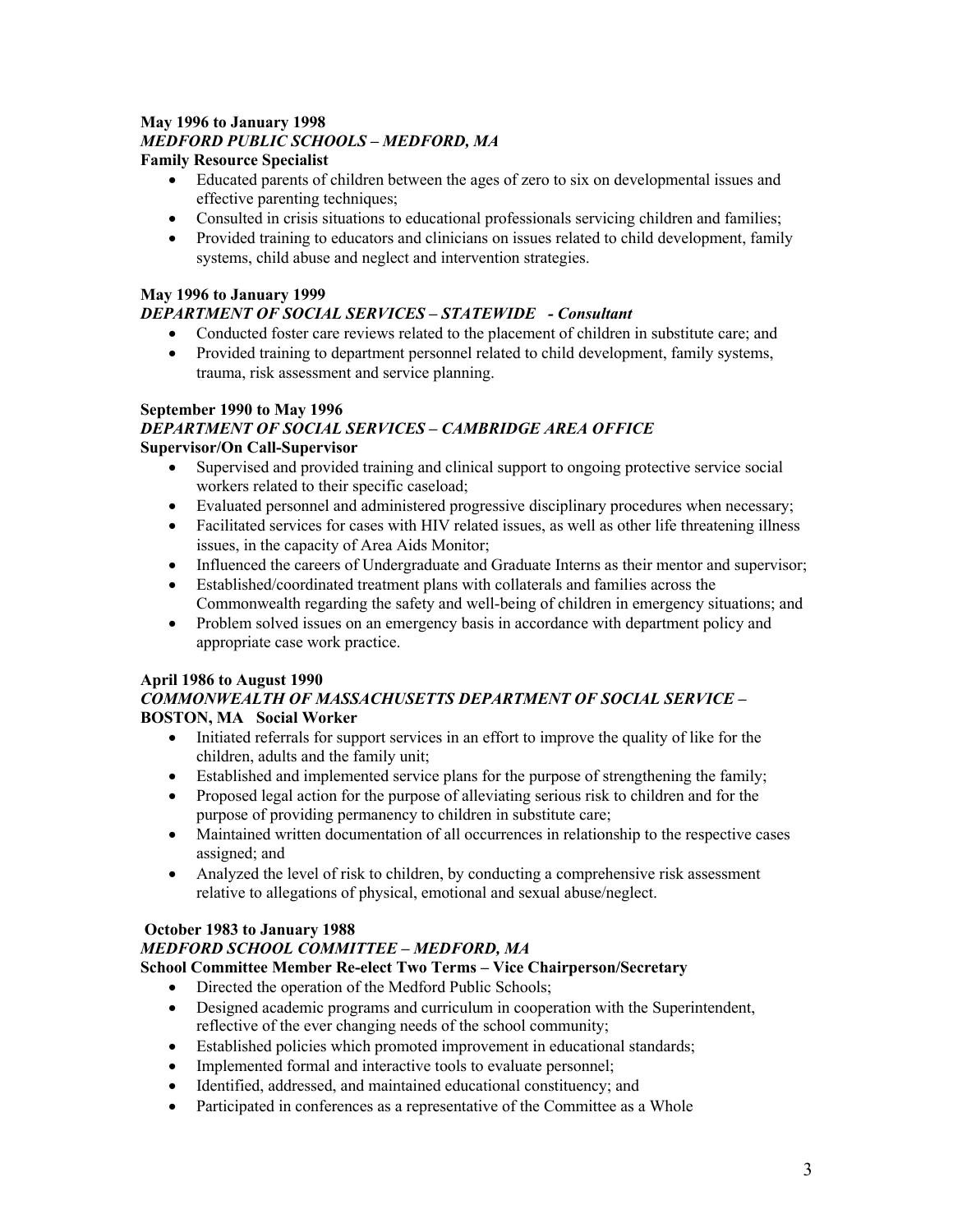#### **April 1985 to April 1986** *INTERNATIONAL HOMEMAKERS, INC. – BROOKLINE, MA - Service Coordinator*

- Served as a liaison between case managers and family members;
- Evaluated needs and implemented services in accordance with the needs of the clients;
- Supervised 80 homemakers through home visits and a review of reports;
- Maintained written documentation matters related to the family serviced; and
- Educated homemakers on the subjects related to the clients whom they served

## **October 1984 to March 1985** *EMARC– STONEHAM, MA*

#### **Vocational Adjustment Counselor**

- Assessed client's physical and emotional ability;
- Established goals for clients in the form of their individual Service Plans; and Advocated for clients on appropriate work habits, daily living skills, and attitudes

#### **EXPERT QUALIFICATIONS IN TRIALS ON ISSUES INCLUDING**

Adoption and Attachment Disorder - Placement and Permanency Planning Child Welfare and Child Custody Evaluations Trauma - Sexual Abuse - Risk Assessment – Family Systems -Parental Alienation - Factitious Disorder By Proxy

### **EDUCATION**

#### **May 1984 LESLEY COLLEGE – CAMBRIDGE, MA**

Bachelor of Science – Human Services – Major Psychology – Minor

**September 1990 UNIVERSITY OF MASSACHUSETTS – BOSTON, MA**

Master of Science Human Services – Clinical Services – Major

#### **William James College - Center of Excellence for Children, Families, and the Law Newton, MA**

**April 5, 2014 Certificate in Child and Family Forensics –William James College** February to March 31, 2013 MSPP – Divorce Custody Evaluation September to October 5, 2013 MSPP – Child Maltreatment November to November 16, 2013 MSPP –Mental Health and Juvenile Justice March 3, 2014 to April 5, 2014 MSPP – Parent Coordination October 2016 to November 2016 – Intimate Partner Violence November 2016 to January 13, 2017 – Advanced Parent Coordination Training

**January 9 -12, 2017 MCLE**

Family Law Mediation

**February 2007** THE AMERICAN PSYCHOTHERAPY ASSOCIATION – SPRINGFIELD, MO Board Certified in Professional Counseling – ID#7989

#### **PROFESSIONAL LICENSURE**

September 1990 to Present Marriage and Family Therapist – License # 533 Mental Health Counselor – License # 1399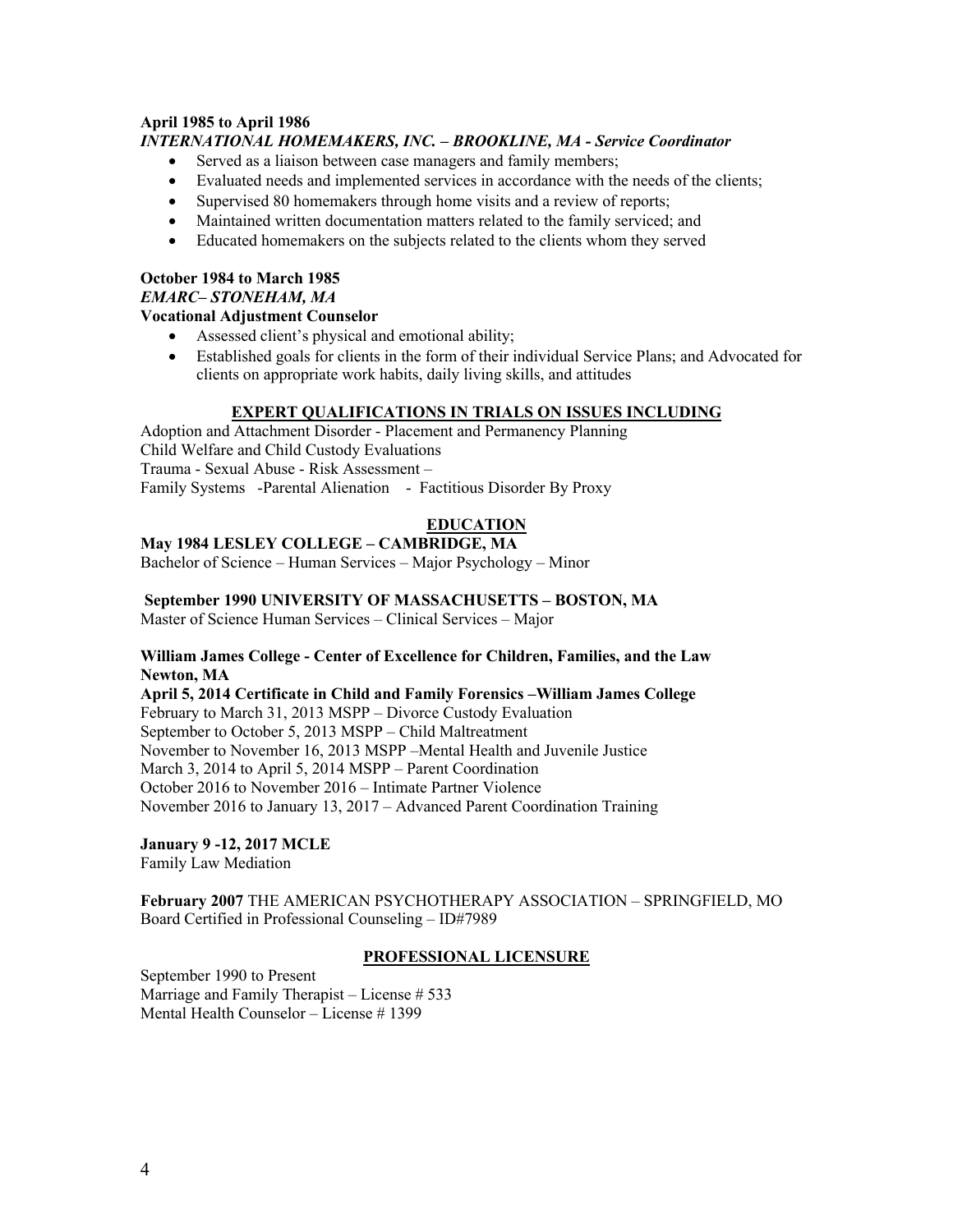#### **MEMBERSHIPS/HONORS**

January 15, 2021 APSAC Task Force on Munchausen By Proxy

July 22, 2019 Melrose Alliance Against Violence Board Member

AFCC 2017-2018 Past President and Board Member 2010 to Present Massachusetts Chapter

Massachusetts Association for Guardian Ad Litems Board Member 2017 to June 2020

Association of Family and Conciliation Courts American Professional Society on the Abuse of Children American Psychological Association Published in Madison's Who's Who

#### **ADDITIONAL HUMAN SERVICE TRAINING**

 Somerville District Court Intern Probation officer – Adult/Juvenile Brigham and Women's Hospital - Intern Neonatal Technician Medford School System St. Francis School – Tutor

#### **ADDITIONAL TRAINING INCLUDES THE FOLLOWING**

- October 1992 MASSACHUSETTS CONTINUING LEGAL EDUCATION Court Investigator Training
- November 1997 COMMUNITY PROGRAM INNOVATIONS Trauma Reactive Children & Adolescents
- November 1997 MASSACHUSETTS ASSOCIATION OF MARRIAGE AND FAMILY THERAPY AND ANDOVER NEWTON THELOGICAL SCHOOL & UNIVERSITY OF MASSACHUSETTS Divorce: In Whose Best Interests
- November 1997 MASSACHUSETTS CHAPTER NASW For Kids' Sake: Building Collaboration Among Child Welfare Professionals
- December 1997 COMMUNITY PROGRAM INNOVATIONS Loss In the Magic Kingdom: Helping Children & Adolescents Cope With Grief & Loss Obsessive Compulsive Disorder-Munchausen Syndrome By Proxy: Diagnosis/Treatment
- January 1999 MASSACHUSETTS ADOPTION RESOURCES Clinical Issues In Adoption
- April 1999 COMMUNITY PROGRAM INNOVATIONS Youth With Conduct Disorders & Oppositional & Defiant Behaviors
- January 2002 SUFFOLK UNIVERSITY LAW SCHOOL Guardian Ad Litem Practice
- October 2002 PROFESSIONAL DEVELOPMENT RESOURCES INC. Domestic Violence in the Lives of Children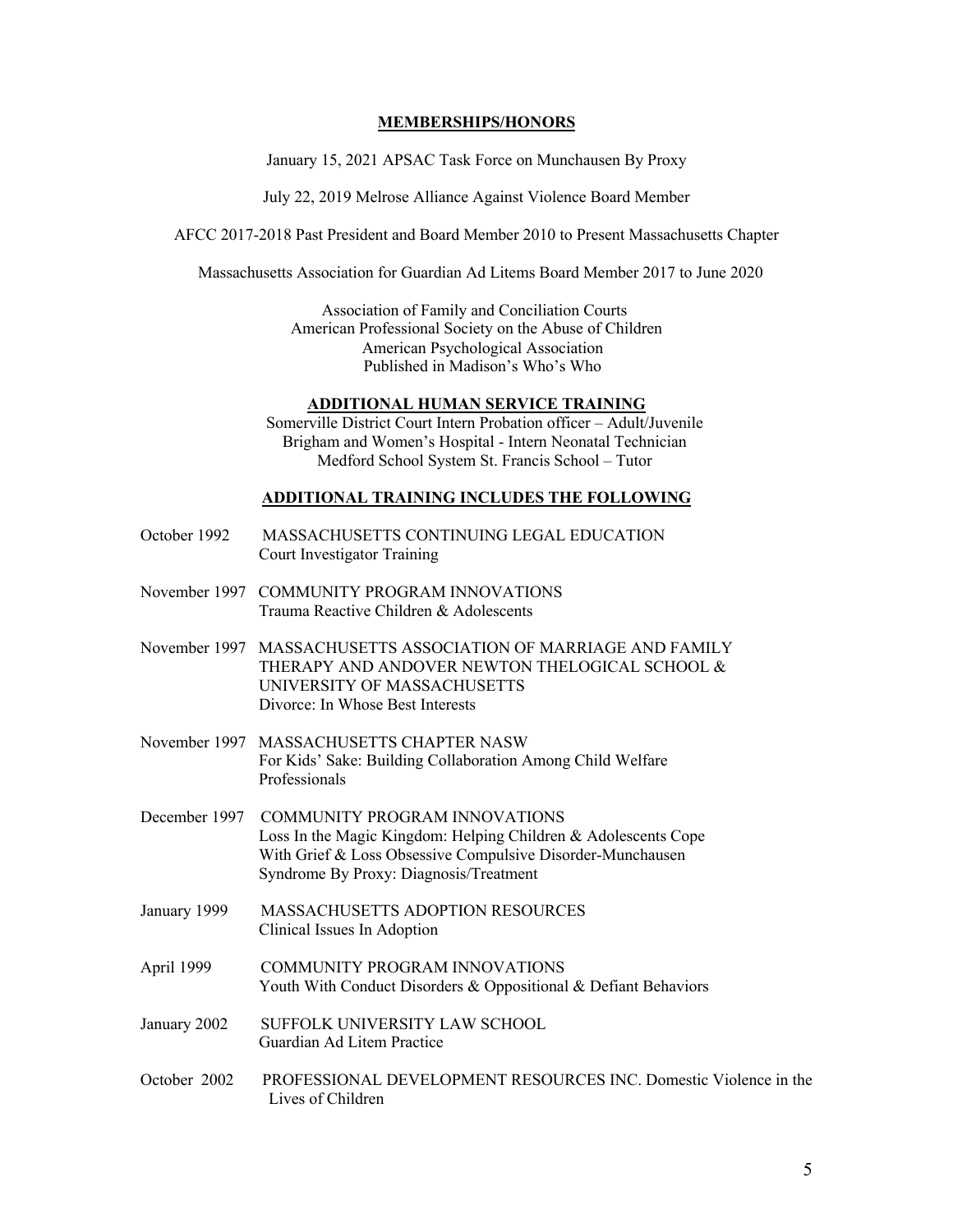- November 2002 MASSACHUSETTS ASSOCIATION OF GUARDIAN AD LITEM, INC THE DIVISION OF PSYCHOLOGY AT CHILDREN'S HOSPITAL Miles Apart: The Relocation Dilemma for Divided Families
- July 2003 PROFESSIONAL DEVELOPMENT RESOURCES, INC. Trauma and Recovery - Attachment Disorders
- April 2003 MASSACHUSETTS CONTINUING LEGAL EDUCATION Domestic Relations or Custody/Visitation/Adoption
- November 2003 ADMINISTRATIVE OFFICE OF THE PROBATE AND FAMILY COURT COMMONWEALTH OF MASSACHUSETTS AND BOSTON MEDICAL CENTER CHILD WITNESS TO VIOLENCE PROJECT Domestic Violence Training
- May 2004 MASSACHUSETTS SCHOOL OF PROFESSIONAL PSYCHOLOGY & THE ADMINISTRATIVE OFFICE OF THE TRIAL COURT, JUDICIAL INSTITUTE Issues in Juvenile Forensic Mental Health: A Best Practices Conference for Legal and Mental Health Professionals
- Nov. to Dec 2004 SUFFOLK UNIVERSITY LAW SCHOOL/THE MASSACHUSETTS SCHOOL OF PROFESSIONAL PSYCHOLOGICAL CENTER FOR STUDY OF PSYCHOLOGY AND DIVORCE Understanding the Psychological Aspects of Divorce
- December 2, 2004 MASSACHUSETTS CONTINUING LEGAL EDUCATION Guardian Ad Litem Training – Understanding the New Standards
- June 3-4, 2005 THE TRAUMA CENTER AND BOSTON UNIVERSITY SCHOOL OF MEDICINE Psychological Trauma: Attachment, Neuroscience & Body Experience
- June 10, 2005 MASSACHUSETTS ASSOCIATION OF GUARDIANS AD LITEM, INC. Sexual Abuse Issues in GAL Evaluations for the Family Court
- November 4-5 2005 MASSACHUSETTS ASSOCIATION OF GUARDIANS AD LITEM INC. Attachment Theory: Implications for Probate and Juvenile Courts
- December 29, 2005 MASSACHUSETTS MENTAL HEALTH COUNSELORS ASSOC.

Managing Anger

April 7, 2006 ASSOCIATION OF FAMILY AND CONCILIATION COURTS

Six and Under: The Magic Years With Divorcing and Never Married Parents

- October 11, 2006 MCLE GAL Training: Part II Advanced
- Nov. 3 & 4, 2006 MASSACHUSETTS ASSOCIATION OF GUARDIANS AD LITEM, INC. Parental Alienation: What It Is & What To Do About It
- Nov. 9 &10 2007 MASSACHUSETTS ASSOCIATION OF GUARDIANS AD LITEM, INC. In The Best Interest of the Child Series: Whose House Is It Anyway? Parenting Plans Revisited
- January 2008 APSAC Annual Conference on Child Abuse and Neglect Prevention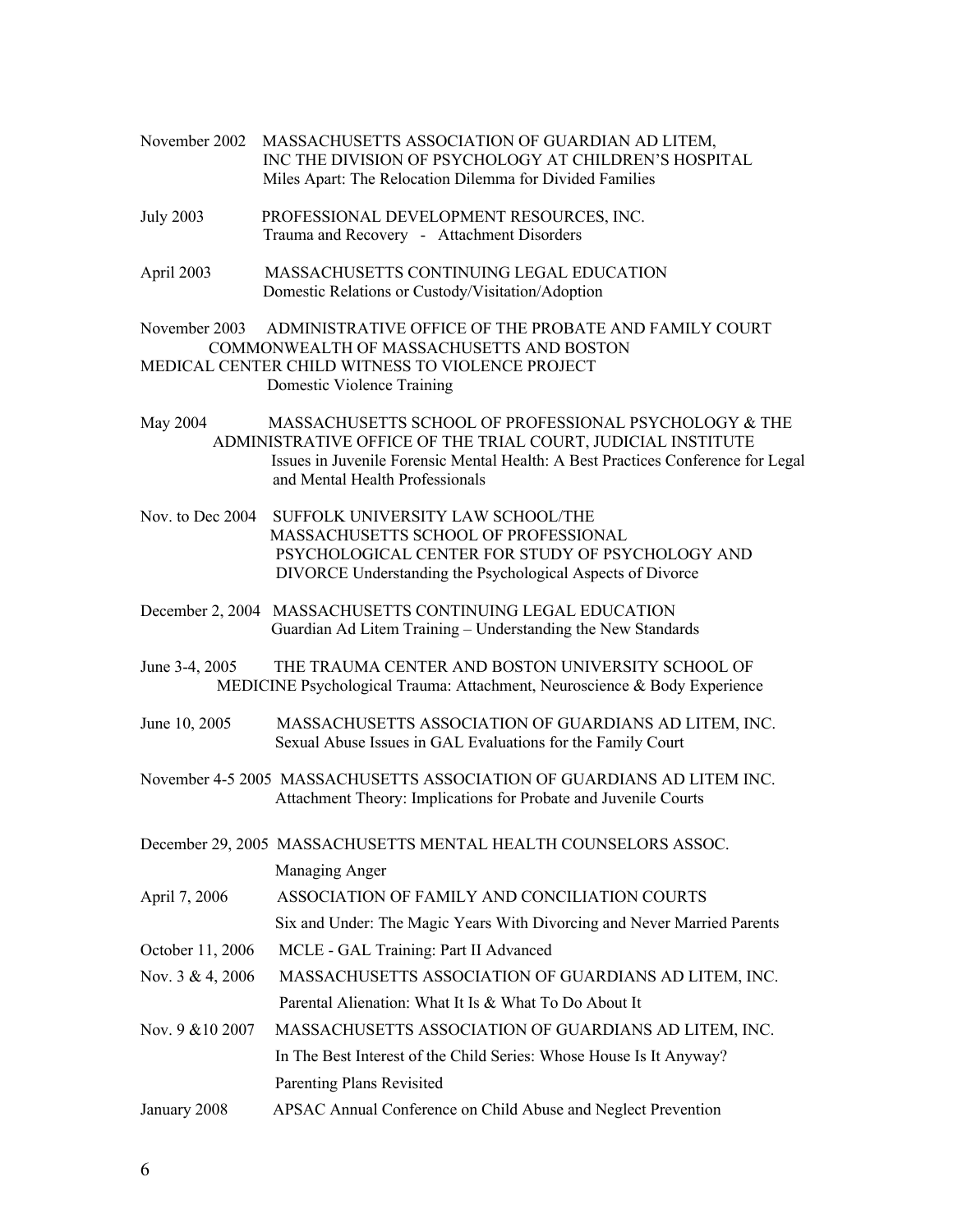| May 9, 2008                                                 |          | MASSACHUSETTS ASSOCIATION OF GUARDIANS AD LITEM, INC.<br>Attachment Issues in Parenting Evaluations for the Probate and Family Court                                                                                                                                                                                                                                                                        |
|-------------------------------------------------------------|----------|-------------------------------------------------------------------------------------------------------------------------------------------------------------------------------------------------------------------------------------------------------------------------------------------------------------------------------------------------------------------------------------------------------------|
| March 1, 2, and<br>$3^{\text{rd}}, 2010$<br>October 29 and  |          | BRAZELTON TOUCHPOINTS ILT Boston, MA                                                                                                                                                                                                                                                                                                                                                                        |
| $30^{th}$ , 2010                                            |          | AFCC 9 <sup>th</sup> Symposium on Child Custody Evaluations                                                                                                                                                                                                                                                                                                                                                 |
| March $27-$<br>April 1, 2011                                |          | BRAZELTON TOUCHPOINTS Community Level Training<br>SAN JOSE, CALIFORNIA                                                                                                                                                                                                                                                                                                                                      |
| May 4, 2012                                                 |          | AFCC SEP Annual Conference in Weston, MA: On Truth, Memory, and Distortion in<br>Family Law Cases.                                                                                                                                                                                                                                                                                                          |
| April $5^{\text{th}}$ , 2013<br>May 28 <sup>th</sup> to May |          | AFCC Behind the Scenes: Mental Health Consultation in Child Custody<br>Casesser Keynote Speaker: Matthew Sullivan, Ph.D.                                                                                                                                                                                                                                                                                    |
| $31st$ , 2013                                               |          | AFCC National Conference. Los Angeles California<br>Institute – Listening to Children in Divorce – Joan Kelly<br>Children Resisting Contact with a Parent Post Separation: A 3-Day Intensive In-<br>Home Family Intervention<br>Parent Coordination - Show Down At the PC Coral<br>Therapeutic Reunification<br><b>Systematic Intervention Planning</b><br>The Nexus of Psychological Testing and Parenting |
| May 27, 2015 to<br>May 30, 2015                             | Outcomes | AFCC National Conference New Orleans, Louisiana<br>Children in the Court System: Different Doors, Different Responses, Different                                                                                                                                                                                                                                                                            |
| December 1, 2015<br>to December 5, 2015                     |          | Overcoming Barriers, Immersion Therapy Training Dallas, Texas                                                                                                                                                                                                                                                                                                                                               |
|                                                             |          | June 1-4, 2016 AFCC National Conference. Seattle, Washington<br>Modern Families: New Challenges, New Solutions                                                                                                                                                                                                                                                                                              |
| November 2-5, 2016<br>May 2017                              |          | AFCC 12 <sup>th</sup> Symposium on Child Custody Evaluations Atlanta, Georgia<br>Abuse, Alienation, and Gatekeeping Critical Issues for Family Court<br>Professionals                                                                                                                                                                                                                                       |
|                                                             |          | Turning the Kaleidoscope of Family Conflict into a Prism of Harmony                                                                                                                                                                                                                                                                                                                                         |
| September 14, 16, 2017                                      |          | Advanced Issues in Child Custody: Evaluation, Litigation and Settlement                                                                                                                                                                                                                                                                                                                                     |
| November 2-4, 2017                                          |          | Beneath the Surface of High Conflict and Troubled Families                                                                                                                                                                                                                                                                                                                                                  |
| November 2017 to<br>December 2017                           |          | Overcoming Barriers, Immersion Therapy Training William James College                                                                                                                                                                                                                                                                                                                                       |

7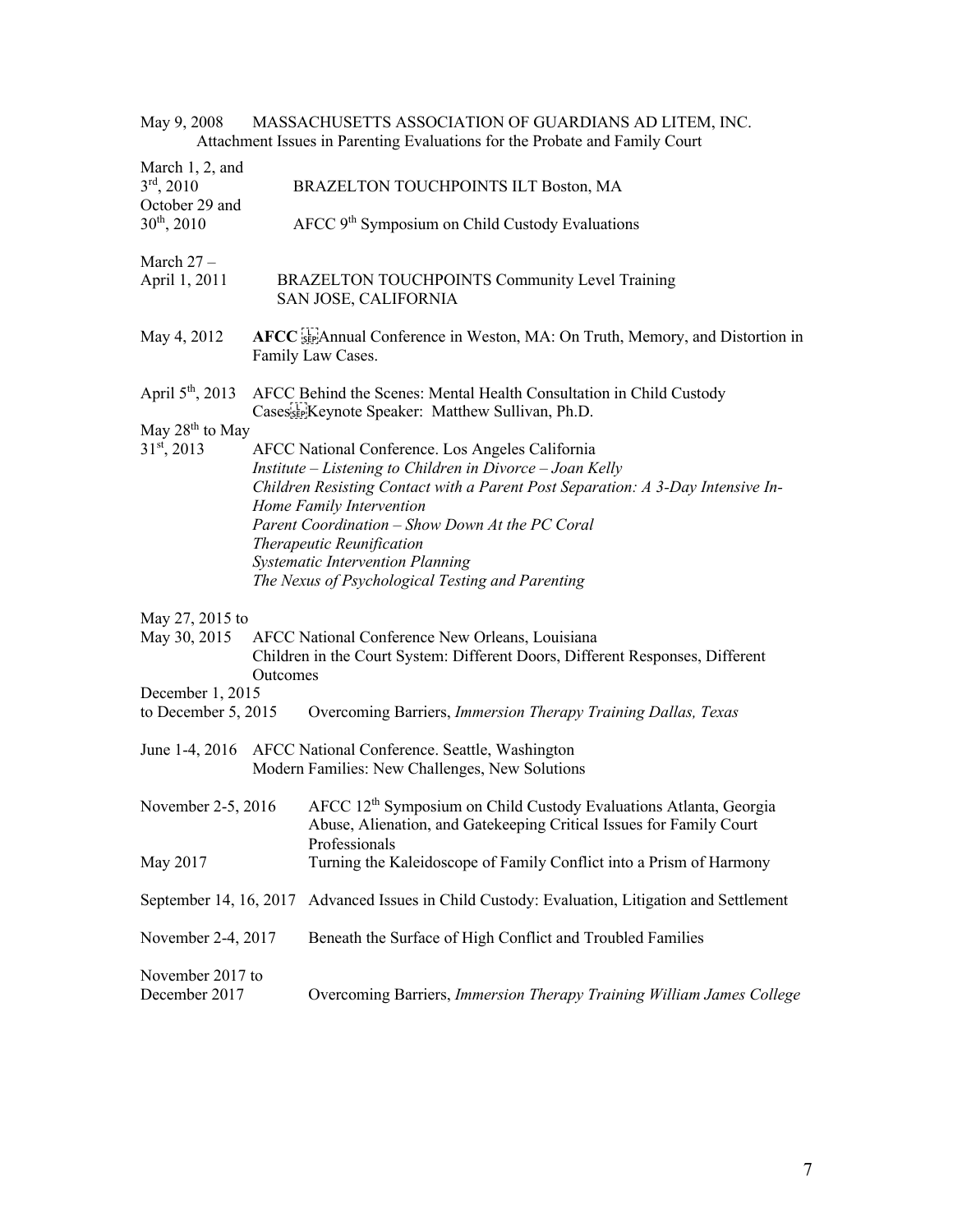### **PRESENTATIONS**

| May 27, 2020                 | Live Zoom - Goldstein & Bilodeau P.C. COVID-19 and Possible Options<br>for Resolution Outside of Court. Panel - Retired Judge Spencer Kagan and<br>Attorney Mary Ferriter - Moderated by Attorney David Bilodeau           |
|------------------------------|----------------------------------------------------------------------------------------------------------------------------------------------------------------------------------------------------------------------------|
| April 6, 2018                | Regis College AFCC Annual Conference Many Shades of Grey: The<br>Assessment and Impact of Psychological Abuse in Family Law Cases"                                                                                         |
| November 10, 2018            | Regis College - MAGAL Annual Conference High Conflict and Parenting:<br>Science, Practice and Implications for GALs and PCs                                                                                                |
| March 15-17 2018<br>Setting  | Chicago Psychological Practice – Reunification Therapy in the Outpatient                                                                                                                                                   |
| March, 2017<br>February 2018 | Becker College – Guest Lecturer of Master of Arts in Mental Health Counseling                                                                                                                                              |
|                              | December 13, 2013 Boston Bar Association - Holiday Parenting Plans - Panel Member                                                                                                                                          |
| May 3, 2013                  | Brazelton Touchpoints - Annual Forum - Family Connections Touchpoints Blend                                                                                                                                                |
| June 4, 2013                 | MCLE – Guardian Ad Litem – Category E and F Mandatory Training                                                                                                                                                             |
| June 10, 2013                | Norfolk Juvenile Court – CAFL Training The Role of the Expert                                                                                                                                                              |
| April 25, 2012               | Edco - Munchausen By Proxy - Identification, Assessment and<br>Impact in the Public Schools                                                                                                                                |
|                              | April 18 -20, 2012 National Head Start Conference - Nashville, Tennessee<br>Mapping - Building Relationships<br>Overcoming Adversity and Building Resilience in Families and Children                                      |
|                              | March 14-15, 2012 Region X National Head Start Leadership Conference – Seattle Washington<br>Mapping – Building Relationships<br>Overcoming Adversity and Building Resilience in Families and Children                     |
| October 3-5, 2011            | Office of Head Start 1st National Birth to Five Leadership Institute<br>Leading the Way for Children, Families and Communities<br>Working With Families Facing Adversity and Building Resilience<br><b>Family Wellness</b> |
| May 2011                     | MCLE - GAL Training Interviewing Children – in GAL Investigations and<br>Evaluations                                                                                                                                       |
| April 6, 2011                | 38th Annual Head Start Conference, Kansas City, Missouri -<br>Working With Families Facing Adversity and Building Resilience                                                                                               |
|                              | February 23, 2011 Early Care and Education Training, Boston, MA<br>Successful Mental Health Consultation                                                                                                                   |
| October 28, 2010             | 14 <sup>th</sup> Annual Birth to Three Institute, Washington, D.C.<br>"From the Ground Up Successful Infant Mental Health (IMH) Consultation"                                                                              |